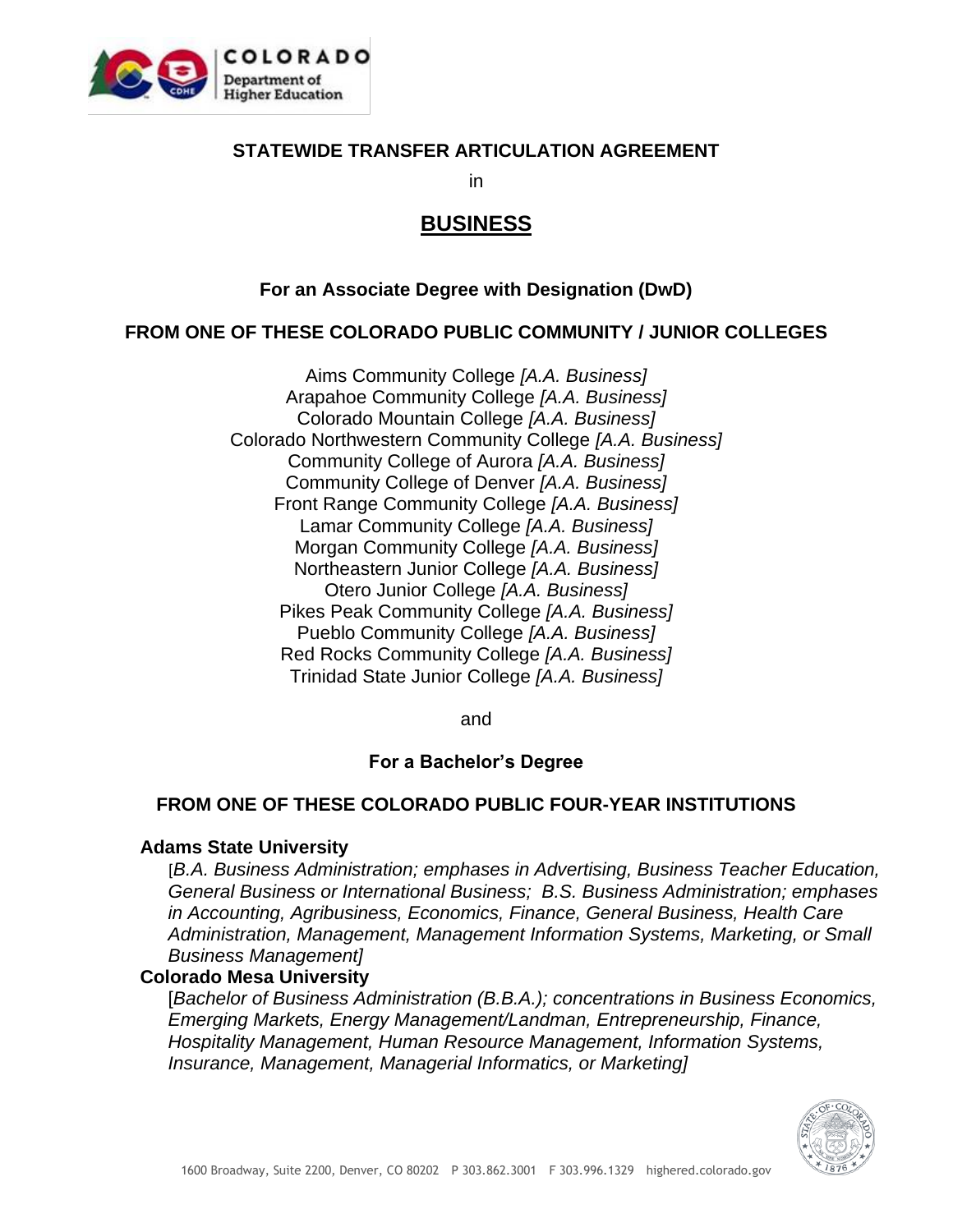**Colorado Mountain College (as four-year institution)**

[*B.S. Business Administration*]

**Colorado State University-Ft Collins**

[*B.S. Business Administration*]

**Colorado State University-Global Campus** 

[*B.S. Business Management*]

**Colorado State University-Pueblo** 

[*B.S. Business Administration; majors in Management, Accounting or Economics*] **Fort Lewis College** 

[*B.A. Business Administration; Business Administration option*]

## **Metropolitan State University of Denver**

[*B.S. Accounting; B.S. Computer Information Systems; B.S. Finance; B.S. Management; B.S. Marketing*]

# **University of Colorado Boulder**

[*B.S. Business Administration*]

## **University of Colorado Colorado Springs**

[*B.S. Business; emphases in Accounting, Business Administration, Finance, Human Resources Management, Information Systems, International Business, Management, Marketing, PGA Golf Management, Service Management, or Sport Management*]

## **University of Colorado Denver**

[*BS Business Administration; emphases in Accounting, Finance, Financial Management, Human Resources Management, Information Systems, International Business, Management, Marketing, Risk & Entrepreneurship, or Sports Business*]

#### **University of Northern Colorado**

[*B.S. Business Administration; all emphases*]

#### **Western Colorado University**

[*B.A. Business Administration*]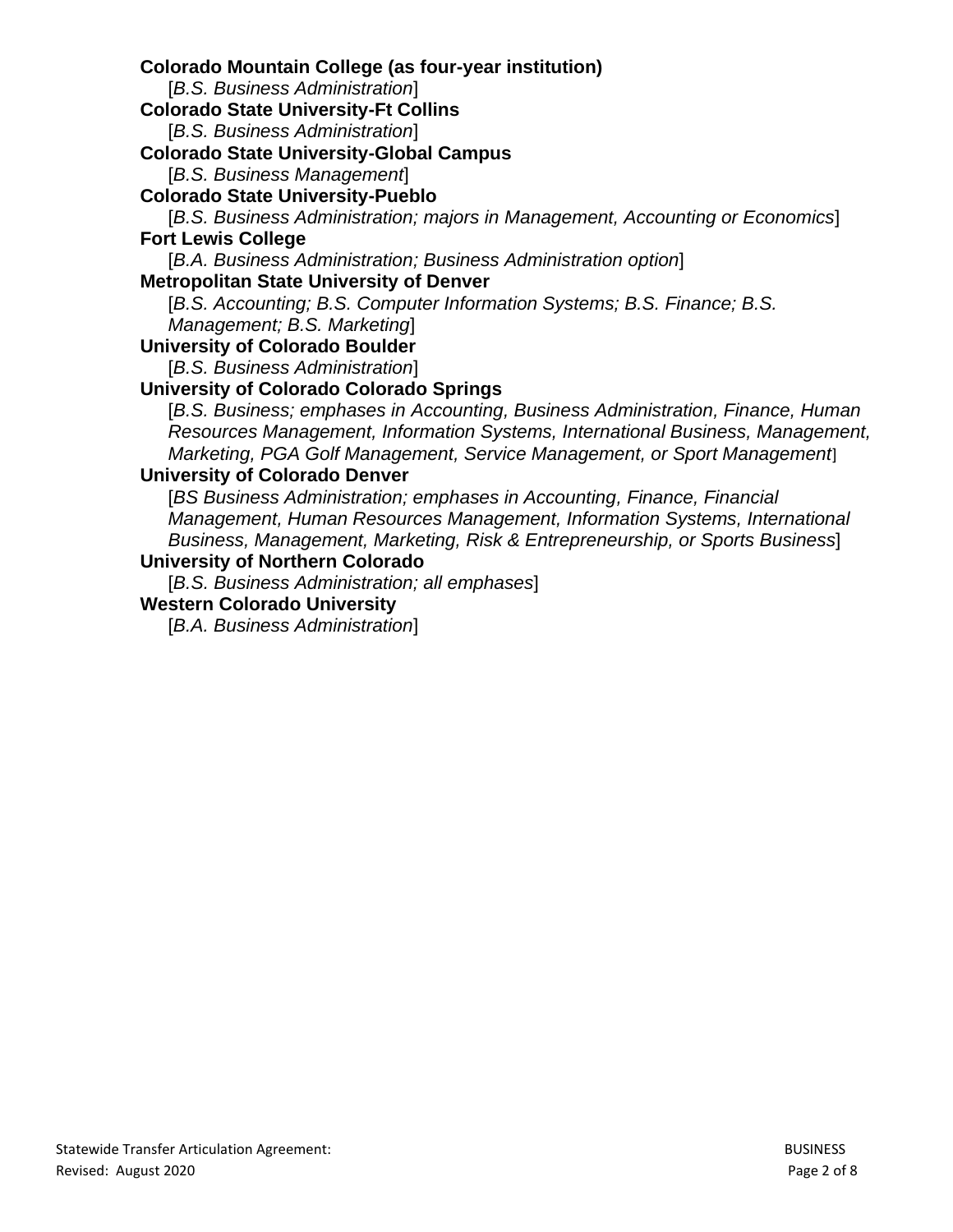## **INTRODUCTION**

A statewide transfer articulation agreement identifies the community college courses students need to take in order to graduate from a community college with a 60-credit Associate of Arts (AA) or Associate of Science (AS) degree with designation (DwD). Students are responsible for informing the admissions counselor or intake advisor at their receiving four-year institution that they are completing a DwD.

It is important for students to understand that completion of an AA or AS degree within two years requires them to complete an average of 15 credits per semester (or 30 credits per year). Also, research shows that students who take classes in their major area within their first 30 credit hours are more likely to persist and graduate.

The guarantees and limitations below describe the minimum requirements to which all participating institutions have agreed. Students who believe an institution is not meeting the guarantees described below can file a complaint on the [CDHE website](https://highered.colorado.gov/filing-student-complaint).

# **PART ONE: GUARANTEES**

Students who complete a DwD pursuant to the prescribed curriculum in this statewide transfer articulation agreement **and** pass all 60 credits with a C- or higher **and** are admitted to the receiving institution's corresponding degree program (see cover page) are guaranteed the following:

- 1. Junior standing with no more than 60 remaining credits to meet the graduation requirements for the baccalaureate degree program covered by this articulation agreement (see cover page).
- 2. Completion of the receiving institution's lower division general education requirements as defined by the GT Pathways curriculum.
- 3. The same graduation requirements as students who begin and complete this degree program at the four-year institution.
- 4. Beginning fall 2019, admission to all Colorado public baccalaureate awarding institutions (*except* Colorado School of Mines) will be guaranteed to applicants who have completed any AA or AS degree from a Colorado public two-year institution after high school graduation, provided certain requirements are met. To see these requirements, please refer to the Colorado Commission on Higher Education's Admissions Standards Policy (effective for students seeking admission for fall 2019 and after), Section titled "Guaranteed Transfer Admissions" on the [CDHE website.](https://highered.colorado.gov/sites/highered/files/2020-03/i-partf_0.pdf) Please note: Students transferring to a University of Colorado institution (Boulder, Colorado Springs, Denver) must satisfy the CU System's MAPS (Minimum Academic Preparation Standards) requirement.
- 5. Per the Commission's Prior Learning Assessment policy, section 2.07 (see [CDHE website\)](https://highered.colorado.gov/sites/highered/files/2020-03/i-partx.pdf), and pursuant to Colorado Revised Statutes §23-1-108 (7)(b)(II)(A), "a state institution of higher education that admits as a junior a student who holds an associate of arts degree, associate of applied science degree, or associate of science degree that is the subject of a statewide degree transfer agreement shall not require the student to complete any additional courses to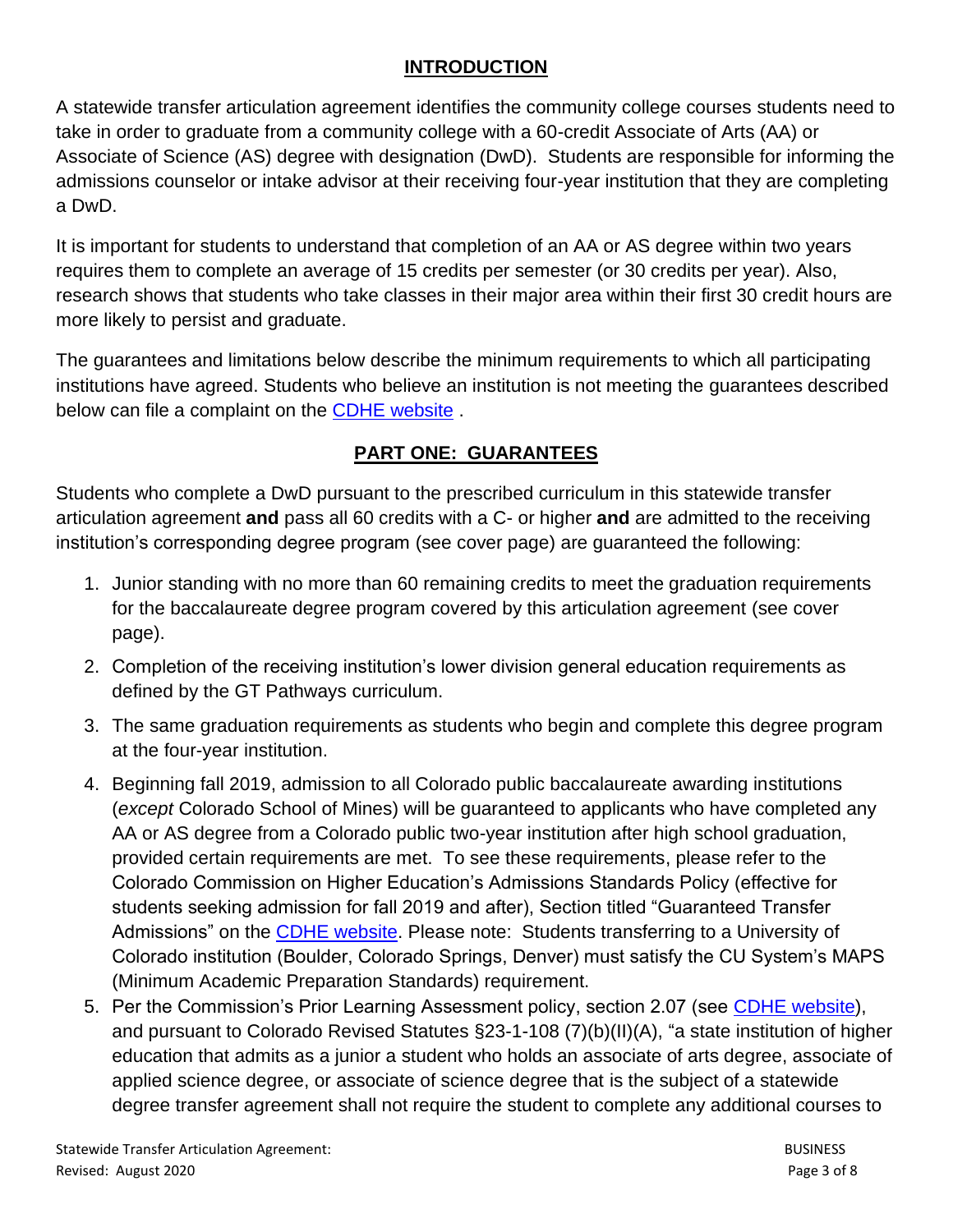fulfill general education requirements", and that the receiving institution of higher education is responsible for the total cost of tuition "for any credit hours that exceed the total credit hours required for a native student or that extend the total time to receive the degree beyond that required for a native student".

6. The Commission's Prior Learning Assessment policy also states "every Colorado public institution of higher education shall accept in transfer from within the institution and from other state institutions of higher education prior learning assessment credit awarded for GT Pathways requirements" (section 3.01), and "Colorado public institutions of higher education shall not prohibit students from meeting general education/GT Pathways requirements with prior learning assessment credit" (section 3.02).

## **PART TWO: LIMITATIONS**

- 1. Until the Commission's new Admissions Policy takes effect fall 2019, completion of the prescribed curriculum in this statewide transfer articulation agreement does not guarantee admission to a participating receiving institution. Students must meet all admission and application requirements at the receiving institution including the submission of all required documentation by stated deadlines.
- 2. Only courses with grades of C- or higher are guaranteed to transfer.
- 3. Admission to a receiving institution does not guarantee enrollment in a specific degree program. Some programs at receiving institutions have controlled entry due either to space limitations or academic requirements.
- 4. The credit and course transfer guarantees described in this agreement apply to the specific degree programs covered by this agreement (see cover page). If the student changes majors, receiving institutions will evaluate application of the courses designated in this agreement to other degree programs on a course-by-course basis.
- 5. Students are allowed to use credits awarded by exam, such as AP (Advanced Placement) and IB (International Baccalaureate), as long as those exams are listed on the exam tables [here,](https://highered.colorado.gov/get-credit-what-you-already-know) or may use challenge exams to fulfill GT Pathways requirements (not necessarily major requirements) and those credits are guaranteed to transfer and apply to GT Pathways requirements at the receiving institution per the Colorado Commission on Higher Education's Policy I, X: Prior Learning Assessment. See the [entire policy](https://highered.colorado.gov/sites/highered/files/2020-03/i-partx.pdf) for more information.
- 6. The receiving institution shall accept all applicable credits earned within ten years of transfer to the receiving institution. Credits earned more than ten years earlier will be evaluated on a course-by-course basis.
- 7. All the courses a student needs to take in the associate degree program covered by this statewide transfer articulation agreement are listed in the prescribed curriculum. Course

Statewide Transfer Articulation Agreement: Statewide Transfer Articulation Agreement: BUSINESS Revised: August 2020 **Page 4 of 8**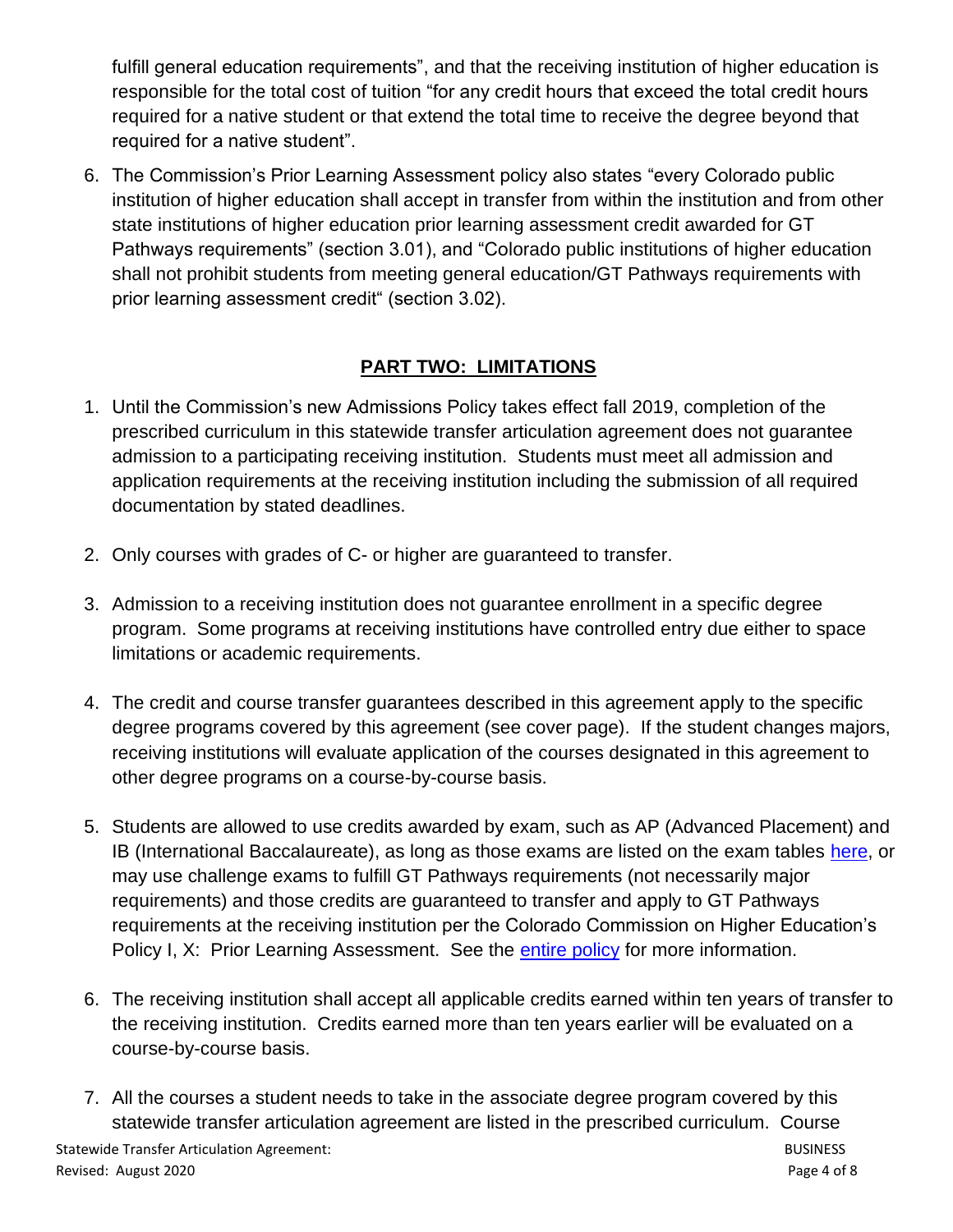substitutions are allowed as long as the student and sending and receiving institutions agree to the substitution; such agreement should be documented in writing and the student should keep a copy until the baccalaureate degree is conferred. Note that if students substitute a course, then this is no longer a statewide agreement and some of the guarantees are only for the receiving institution that agreed to the substitution. **Any additional courses taken in the discipline covered by this agreement might not count toward the requirements of the major at the receiving institution**. Students can avoid this problem by either taking no more courses in the discipline than the ones identified in the prescribed curriculum or by consulting first with the receiving institution to assure that any additional courses they take in the discipline will count toward the major.

8. Students seeking K-12 teacher licensure may not use this agreement because teacher preparation programs have different requirements for educator licensure.

Because of the limitations above, students must consult with the Office of Admissions at the institution to which they are transferring.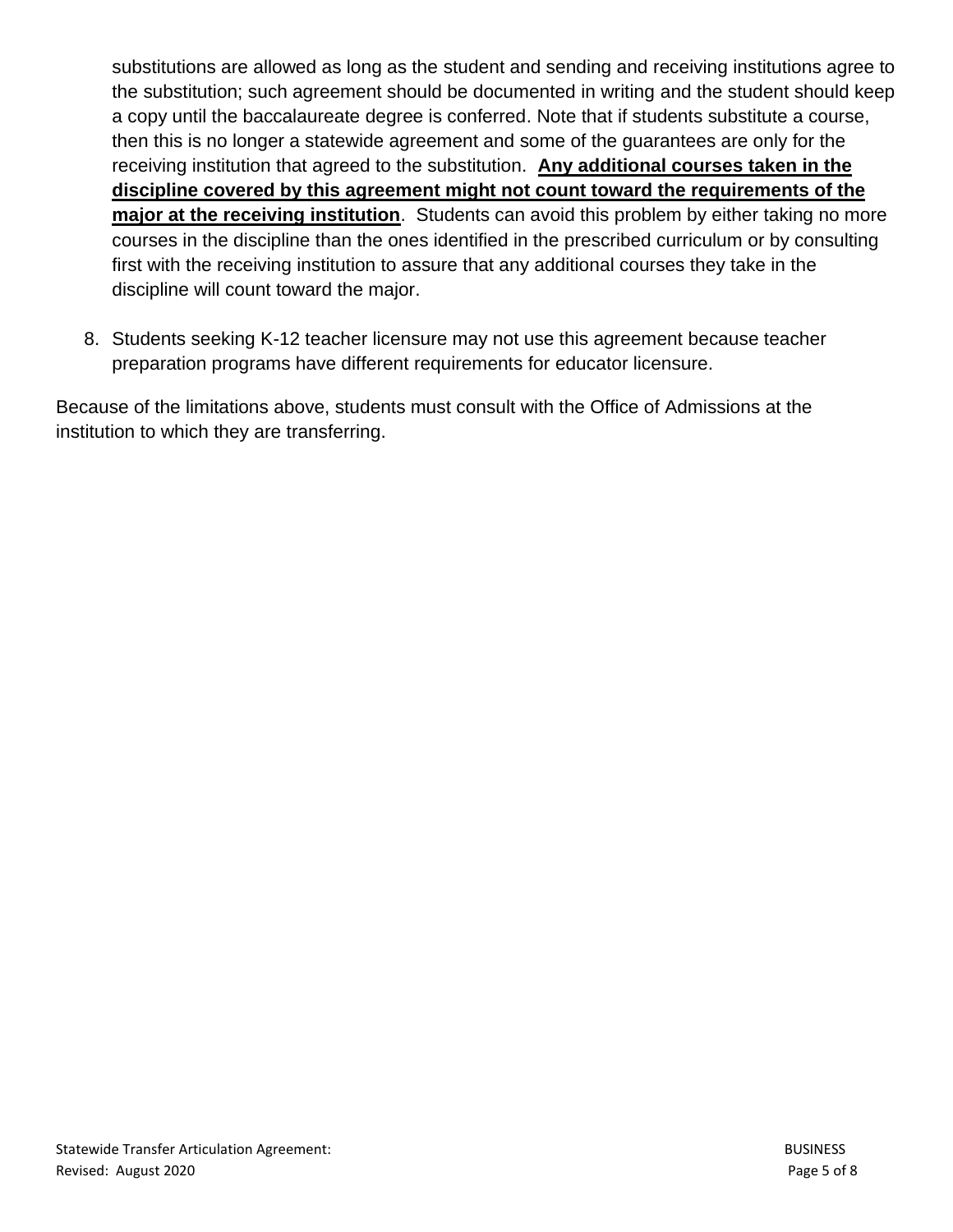## **PART THREE: PRESCRIBED CURRICULUM**

| <b>Required Courses that Fulfill General Education Requirements</b><br>37 |                               |                                               |                                                                                                                |
|---------------------------------------------------------------------------|-------------------------------|-----------------------------------------------|----------------------------------------------------------------------------------------------------------------|
|                                                                           | <b>Credit</b><br><b>Hours</b> | <b>Community College</b><br><b>Course No.</b> | <b>Course Title or Category</b>                                                                                |
| (Written)                                                                 | 3                             | <b>ENG 121</b>                                | English Composition I (GT-CO1)                                                                                 |
| Communication                                                             | 3                             | <b>ENG 122</b>                                | English Composition II (GT-CO2)                                                                                |
| <b>Mathematics</b>                                                        | 4                             | MAT 121 or MAT<br>123                         | College Algebra (GT-MA1) OR Finite Mathematics (GT-MA1)                                                        |
|                                                                           | 4                             | <b>MAT 125</b>                                | Survey of Calculus (GT-MA1) OR a higher level Calculus<br>course                                               |
| <b>Arts &amp; Humanities</b>                                              | 6                             |                                               | Two GT Pathways Arts & Humanities courses (GT-AH1, GT-<br>AH2, GT-AH3, GT-AH4)                                 |
| History                                                                   | 3                             |                                               | One GT Pathways History course (GT-HI1)                                                                        |
| Social & Behavioral                                                       | 3                             | <b>ECO 201</b>                                | Macro Economics (GT-SS1)                                                                                       |
| <b>Sciences</b>                                                           | 3                             | <b>ECO 202</b>                                | Micro Economics (GT-SS1)                                                                                       |
| Natural & Physical<br><b>Sciences</b>                                     | 8                             |                                               | Two GT Pathways Natural & Physical Sciences courses<br>(GT-SC1, GT-SC2), one must be with laboratory (GT-SC1). |
| <b>Additional Required Courses</b><br>23                                  |                               |                                               |                                                                                                                |
|                                                                           | <b>Credit</b><br><b>Hours</b> |                                               | <b>Course Title</b>                                                                                            |
|                                                                           | 4                             | <b>ACC 121</b>                                | <b>Accounting Principles I</b>                                                                                 |
|                                                                           | 4                             | <b>ACC 122</b>                                | <b>Accounting Principles II</b>                                                                                |
|                                                                           | 3                             | <b>BUS 216</b>                                | <b>Legal Environment of Business</b>                                                                           |
|                                                                           | 3                             | <b>BUS 115</b>                                | <b>Introduction to Business</b>                                                                                |
|                                                                           | 3                             | <b>BUS 217</b>                                | <b>Business Communications and Report Writing</b>                                                              |
|                                                                           | 3                             | <b>BUS 226</b>                                | <b>Business Statistics</b>                                                                                     |
|                                                                           | 3                             | <b>COM 115</b>                                | <b>Public Speaking</b>                                                                                         |
| <b>Total</b>                                                              |                               |                                               | 60                                                                                                             |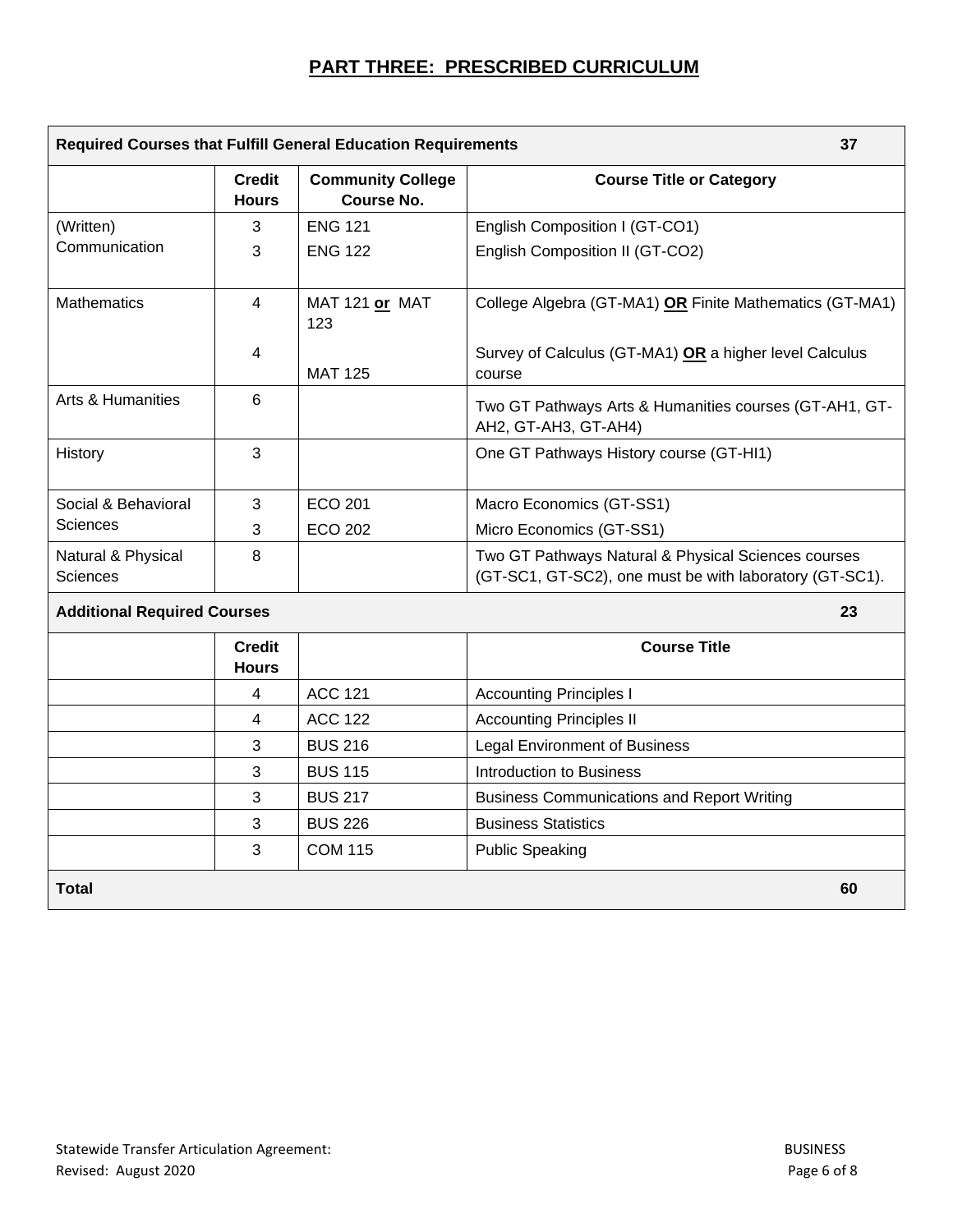## **Addendum to Agreement**

Students who do not complete an AA/AS degree can use the prescribed curriculum in a statewide transfer articulation agreement as a common advising guide for transfer to all public institutions that offer the designated bachelor's degree program.

Please note the following:

- 1. Students are guaranteed application of general education courses completed with a C- or higher in the prescribed curriculum in this agreement up to the established maximum in each GT Pathways content area.
- 2. Except in special cases (e.g., the partial completion of a required sequence of courses or variation in the number of credit hours institutions award for course equivalents), students can expect that courses specified within the prescribed curriculum in this agreement, successfully completed with a C- or higher, will fulfill the relevant course requirements in the designated major.
- 3. Receiving institutions will evaluate all courses other than those specified in this agreement on a course-by-course basis.

Students transferring without a completed AA/AS degree must consult with the Office of Admissions at the institution to which they are transferring to review the issues identified above, and to make sure they meet all admission and application requirements at the receiving institution, including the submission of all required documentation by stated deadlines.

*This agreement will remain in force until such time as it is formally modified or terminated.* 

*The Chief Executive Officers/Presidents/Chancellors and Chief Academic Officers for all participating*  institutions, as listed on the cover page, have signed this agreement. Signatures are on file in the *Division of Academic Affairs at the Colorado Department of Higher Education.*

#### ------------------------------------------------------------------------------------------------------------------------------------ *HISTORY OF REVISIONS TO AGREEMENT*:

- 2011-01-07 Approved by CCHE.
- 2016-08 Cover page revised: added only CCs who are participating and degree titles; some formatting adjustments.
- 2016-12 Formatting edits made; UNC degree changed to B.S.
- 2017-01 Formatting changes made to cover page; paragraph 8 added to Limitations section; removed teacher licensure paragraph in Prescribed Curriculum; added updated Addendum to Agreement section.
- 2017-03 Revisions made to Introduction, Guarantees, and Limitation sections.
- 2017-08 Added content areas in parenthesis.
- 2017-11 Adjusted CSU for finance concentration only.
- 2018-04 Removed finance concentration only from CSU.
- 2018-11 Revisions made to Introduction and Limitations sections. Paragraphs 5 & 6 added to Guarantees section to reflect changes made to CCHE Prior Learning Assessment policy.
- 2020-05 Cover page revised. Removed the following degrees from CSU-Global Campus: B.S. Accounting; B.S. Healthcare Administration and Management; B.S. Human Resource Management; B.S. Information Technology Management; B.S. Management Information Systems and Business Analytics; B.S. Marketing; B.S. Project

Statewide Transfer Articulation Agreement: Statewide Transfer Articulation Agreement: